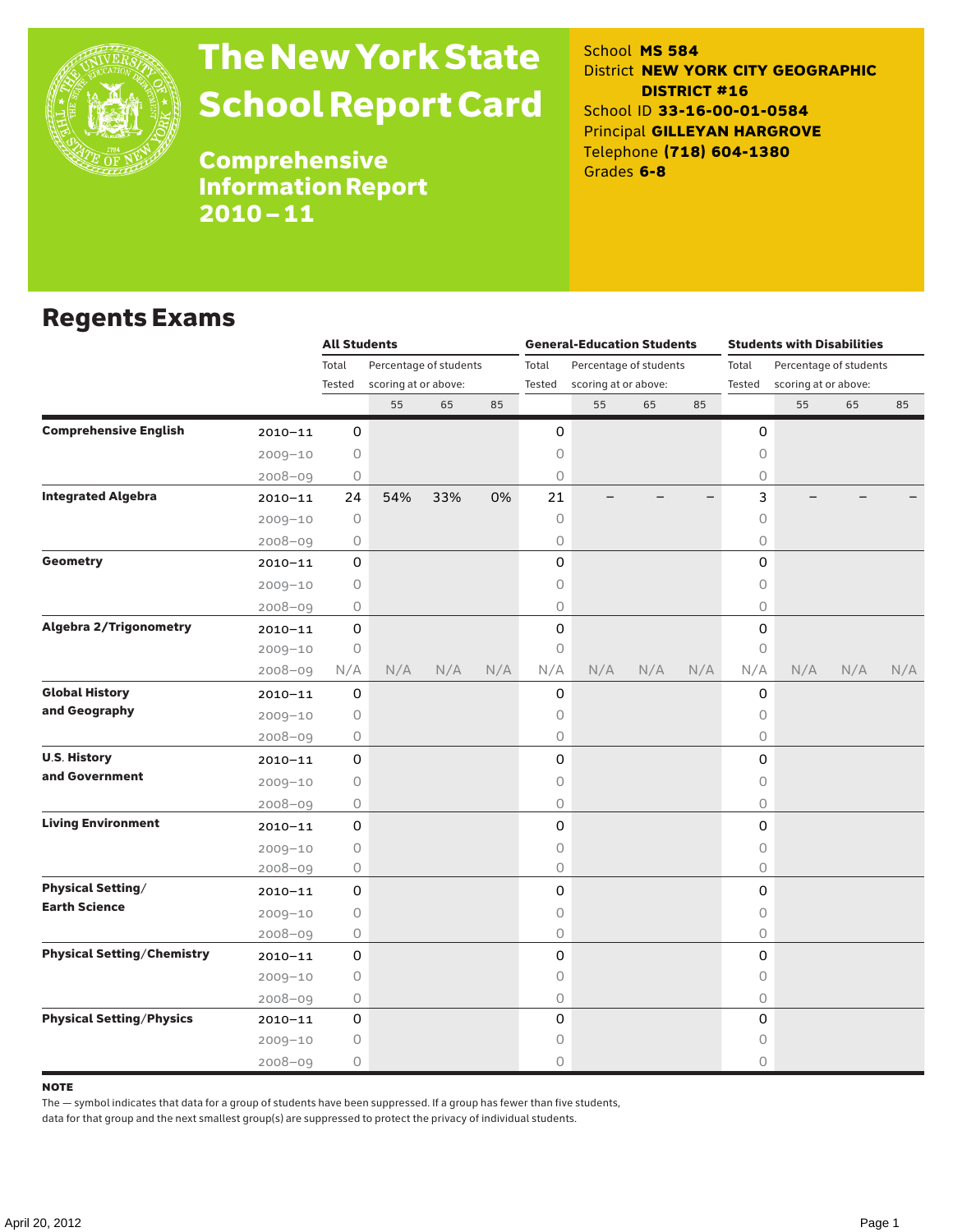School ID **33-16-00-01-0584**

### New York State English as a Second Language Achievement Test (NYSESLAT)

|                                                     |             |                | <b>All Students</b>               |                          |                          |                          | <b>General-Education Students</b> |                   |                                   |       |                                      |             | <b>Students with Disabilities</b> |                     |  |       |  |  |
|-----------------------------------------------------|-------------|----------------|-----------------------------------|--------------------------|--------------------------|--------------------------|-----------------------------------|-------------------|-----------------------------------|-------|--------------------------------------|-------------|-----------------------------------|---------------------|--|-------|--|--|
|                                                     |             | Total          | Percent of students scoring       |                          |                          |                          |                                   |                   | Percent of students scoring       |       | Percent of students scoring<br>Total |             |                                   |                     |  |       |  |  |
|                                                     |             |                | Tested in each performance level: |                          |                          |                          |                                   |                   | Tested in each performance level: |       | Tested in each performance level:    |             |                                   |                     |  |       |  |  |
|                                                     |             |                |                                   | Begin. Interm. Adv.      |                          | Prof.                    |                                   |                   | Begin. Interm. Adv.               |       | Prof.                                |             |                                   | Begin. Interm. Adv. |  | Prof. |  |  |
| <b>Listening</b>                                    | $2010 - 11$ | 0              |                                   |                          |                          |                          | $\mathbf 0$                       |                   |                                   |       |                                      | 0           |                                   |                     |  |       |  |  |
| and Speaking<br>$(Grades K-1)$                      | $2009 - 10$ | 0              |                                   |                          |                          |                          | 0                                 |                   |                                   |       |                                      | $\circ$     |                                   |                     |  |       |  |  |
|                                                     | $2008 - 09$ | 0              |                                   |                          |                          |                          | 0                                 |                   |                                   |       |                                      | 0           |                                   |                     |  |       |  |  |
| <b>Reading</b><br>and Writing<br>$(Grades K-1)$     | $2010 - 11$ | 0              |                                   |                          |                          |                          | $\mathbf 0$                       |                   |                                   |       |                                      | 0           |                                   |                     |  |       |  |  |
|                                                     | $2009 - 10$ | 0              |                                   |                          |                          |                          | 0                                 |                   |                                   |       |                                      | 0           |                                   |                     |  |       |  |  |
|                                                     | $2008 - 09$ | 0              |                                   |                          |                          |                          | 0                                 |                   |                                   |       |                                      | 0           |                                   |                     |  |       |  |  |
| Listening                                           | $2010 - 11$ | 0              |                                   |                          |                          |                          | 0                                 |                   |                                   |       |                                      | 0           |                                   |                     |  |       |  |  |
| and Speaking                                        | $2009 - 10$ | 0              |                                   |                          |                          |                          | $\circ$                           |                   |                                   |       |                                      | $\bigcirc$  |                                   |                     |  |       |  |  |
| $(Grades 2-4)$                                      | $2008 - 09$ | 0              |                                   |                          |                          |                          | $\circ$                           |                   |                                   |       |                                      | 0           |                                   |                     |  |       |  |  |
| <b>Reading</b>                                      | $2010 - 11$ | 0              |                                   |                          |                          |                          | 0                                 |                   |                                   |       |                                      | 0           |                                   |                     |  |       |  |  |
| and Writing                                         | $2009 - 10$ | 0              |                                   |                          |                          |                          | $\circ$                           |                   |                                   |       |                                      | $\circ$     |                                   |                     |  |       |  |  |
| $(Grades 2-4)$                                      | $2008 - 09$ | 0              |                                   |                          |                          |                          | 0                                 |                   |                                   |       |                                      | 0           |                                   |                     |  |       |  |  |
| <b>Listening</b>                                    | $2010 - 11$ | $\overline{c}$ |                                   |                          |                          | $\overline{\phantom{0}}$ | $\overline{c}$                    |                   |                                   |       |                                      | 0           |                                   |                     |  |       |  |  |
| and Speaking                                        | $2009 - 10$ | 2              |                                   |                          |                          | $\overline{\phantom{0}}$ | 1                                 |                   |                                   |       | $\overline{\phantom{0}}$             | 1           |                                   |                     |  |       |  |  |
| $(Grades 5-6)$                                      | $2008 - 09$ | 4              |                                   |                          |                          | $\overline{\phantom{0}}$ | 3                                 |                   |                                   |       | $\overline{\phantom{0}}$             | $\mathbf 1$ |                                   |                     |  |       |  |  |
| <b>Reading</b>                                      | $2010 - 11$ | $\overline{c}$ |                                   |                          |                          | $\overline{\phantom{0}}$ | $\overline{c}$                    |                   |                                   |       | $\overline{\phantom{0}}$             | 0           |                                   |                     |  |       |  |  |
| and Writing                                         | $2009 - 10$ | $\overline{2}$ |                                   |                          |                          |                          | $\mathbbm{1}$                     |                   |                                   |       | $\overline{\phantom{0}}$             | 1           |                                   |                     |  |       |  |  |
| $(Grades 5-6)$                                      | $2008 - 09$ | 4              |                                   |                          | $\overline{\phantom{0}}$ | $\qquad \qquad -$        | 3                                 |                   |                                   |       |                                      | 1           |                                   |                     |  |       |  |  |
| <b>Listening</b>                                    | $2010 - 11$ | 3              |                                   |                          |                          | $\overline{\phantom{0}}$ | 3                                 |                   |                                   |       |                                      | 0           |                                   |                     |  |       |  |  |
| and Speaking                                        | $2009 - 10$ | 5              | 20%                               | 20%                      | 60%                      | $0\%$                    | 5                                 | 20%               | 20%                               | 60%   | $0\%$                                | $\circ$     |                                   |                     |  |       |  |  |
| $(Grades 7-8)$                                      | $2008 - 09$ | 5              | 20%                               | 0%                       | 60%                      | 20%                      | 5                                 | 20%               | 0%                                | 60%   | 20%                                  | 0           |                                   |                     |  |       |  |  |
| <b>Reading</b><br>and Writing<br>$(Grades 7-8)$     | $2010 - 11$ | 3              | $\overline{\phantom{0}}$          | $\overline{\phantom{0}}$ | $\overline{\phantom{0}}$ | $\overline{\phantom{0}}$ | 3                                 | $\qquad \qquad -$ | $\overline{\phantom{0}}$          |       |                                      | 0           |                                   |                     |  |       |  |  |
|                                                     | $2009 - 10$ | 5              | 40%                               | 60%                      | 0%                       | 0%                       | 5                                 | 40%               | 60%                               | $0\%$ | 0%                                   | 0           |                                   |                     |  |       |  |  |
|                                                     | $2008 - 09$ | 5              | 20%                               | 60%                      | 0%                       | 20%                      | 5                                 | 20%               | 60%                               | 0%    | 20%                                  | 0           |                                   |                     |  |       |  |  |
| <b>Listening</b><br>and Speaking<br>$(Grades 9-12)$ | $2010 - 11$ | 0              |                                   |                          |                          |                          | $\mathbf 0$                       |                   |                                   |       |                                      | 0           |                                   |                     |  |       |  |  |
|                                                     | $2009 - 10$ | 0              |                                   |                          |                          |                          | 0                                 |                   |                                   |       |                                      | 0           |                                   |                     |  |       |  |  |
|                                                     | $2008 - 09$ | 0              |                                   |                          |                          |                          | 0                                 |                   |                                   |       |                                      | 0           |                                   |                     |  |       |  |  |
| <b>Reading</b><br>and Writing<br>$(Grades 9-12)$    | $2010 - 11$ | 0              |                                   |                          |                          |                          | 0                                 |                   |                                   |       |                                      | 0           |                                   |                     |  |       |  |  |
|                                                     | $2009 - 10$ | 0              |                                   |                          |                          |                          | $\circ$                           |                   |                                   |       |                                      | $\circ$     |                                   |                     |  |       |  |  |
|                                                     | $2008 - 09$ | 0              |                                   |                          |                          |                          | $\circ$                           |                   |                                   |       |                                      | 0           |                                   |                     |  |       |  |  |

#### note

The — symbol indicates that data for a group of students have been suppressed. If a group has fewer than five students,

data for that group and the next smallest group(s) are suppressed to protect the privacy of individual students.